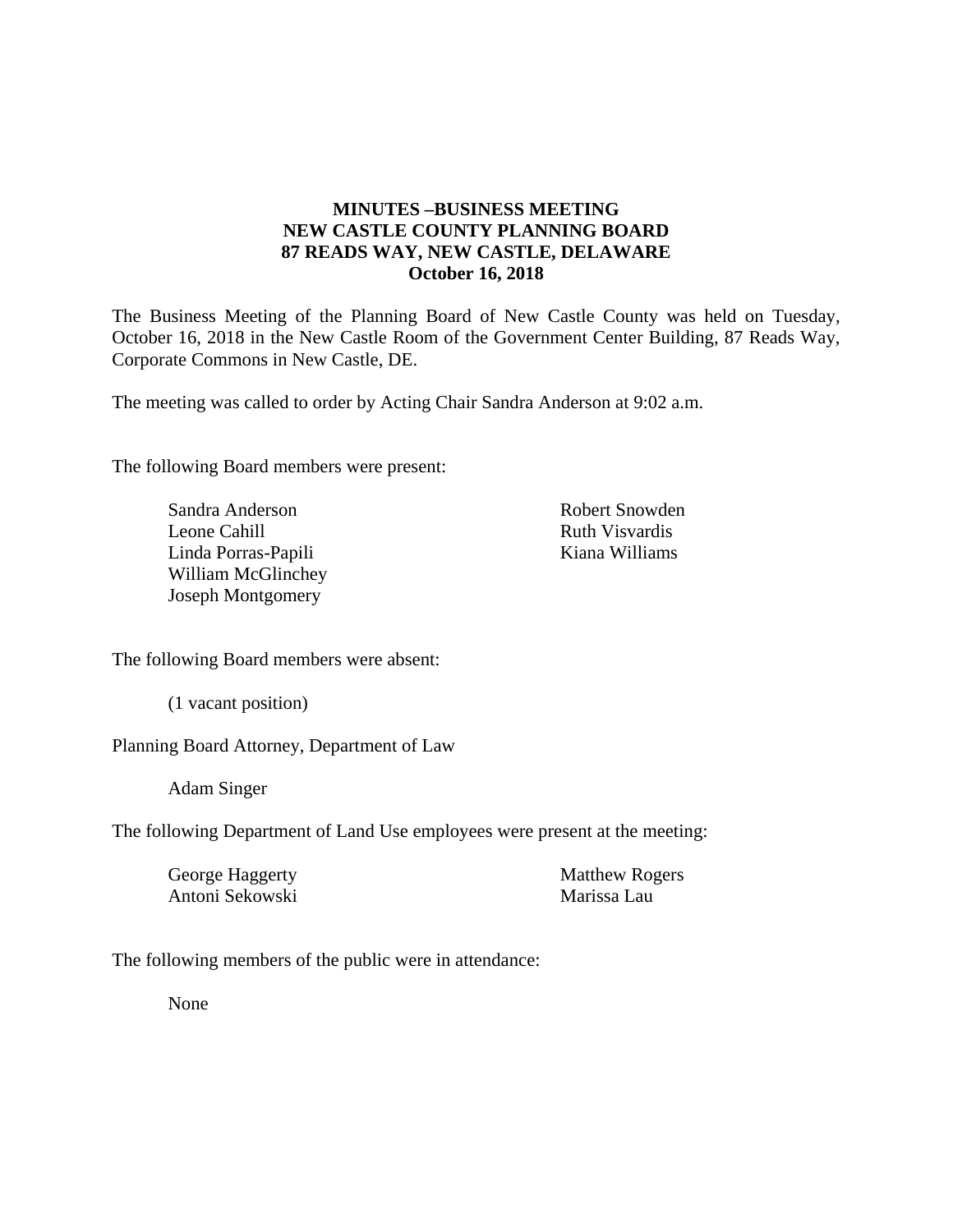### **MINUTES**

September 18, 2018

#### **DEFERRALS**

None

#### **BUSINESS -**

**App. 2018-0445-D:** West side of Upper Pike Creek Road (TP: 08-036.10-237). 50 feet south of Granville Road. **485 Upper Pike Creek Rd.** deed restriction change to Amend Hunter's Ridge Subdivision deed restrictions to permit 73 lots in the Hunter's Ridge community. NC21 Zoning. CD 3. Mill Creek Hundred

The Department of Land Use has considered the standards in Section 40.31.130.D of the New Castle County Code and other public comments. Based on this analysis, the Department recommends **APPROVAL** of the deed restriction change as proposed by Ralph & Kathleen Degli Obizzi for 485 Upper Pike Creek Road.

At its business meeting held on October 16, 2018 the Planning Board considered the recommendation offered by the Department of Land Use. On a motion by Mr. Montgomery, and seconded by Ms. Cahill, the Planning Board voted to recommend **APPROVAL** of the Declarations of Restrictions change application. The motion was adopted by a vote of 7-0-0 (Yes: Anderson, Cahill, McGlinchey, Montgomery; Porras-Papili, Snowden, Visvardis; No: none; Abstain: none; Absent: Williams).

In discussion preceding the vote the Board members offered the following comments:

Ms. Papilli stated that they were told at the public hearing that the maintenance corporation did not need to do outreach or take a vote in order to support the applicant's proposal. However, the deed restriction seems to indicate that approval of two-thirds of its members is needed. Matt Rogers, Planner for the Department of Land Use, responded that the language she referred to applies to changes to the maintenance corporation itself, but not to the deed restriction as has been confirmed by the Department of Law. The Hunter's Ridge development is currently limited to 72 lots. Approval of the deed restriction change will permit the newly created lot, with frontage within the development to join the community and contribute towards maintenance of the development, should the Hunter's Ridge Maintenance Corporation agree to amend their maintenance agreements. Ms. Papili also voiced concern regarding public outreach for the application. Mr. Rogers stated that the applicant and Department had met the requirements in the UDC and that the applicants had worked with the president of the maintenance corporation. Ms. Anderson commented that the governance structure of the maintenance corporation should not be a factor in their evaluation of the application.

#### **OTHER BUSINESS**